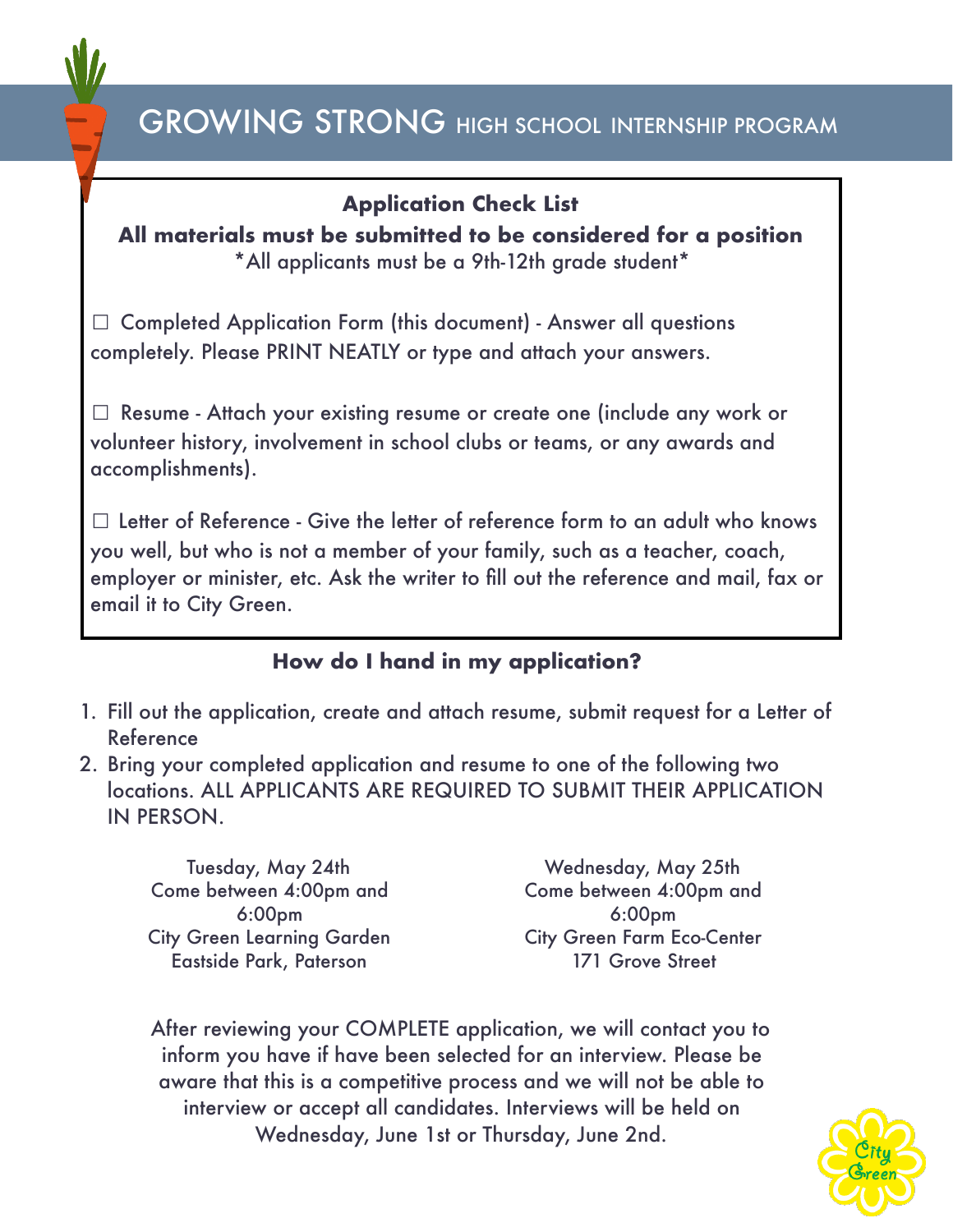

## **Growing Strong is a paid summer internship for high school students from Paterson and Clifton, NJ. Interns spend the summer working at City Green, while also participating in food and environmental justice workshops.**

The Growing Strong program has three different types of "crews" for you to apply for. Each crew has different everyday tasks and responsibilities, but all Growing Strong interns work in some aspect of farming, gardening, and education. Read each crew's job description and please choose the one you are most interested in. We will do our best to match applicants with their desired crew!

#### **Farm Crew Members**

 $\Box$ 

 $\Box$ 

 $\Box$ 

Interns work at the City Green Farm and Markets in the community. Farming activities include: planting, weeding, watering and harvesting. Market activities include: preparing produce for market, setting up and running City Green Farm Stands and Mobile Markets, providing engaging customer service to local residents, and representing City Green's values and mission!

#### **Garden Camp Counselors**

Assist City Green staff at a hands-on, garden camp at the Learning Garden in Paterson. Activities include: leading educational garden activities and naturebased fun with campers (ages 6-10), as well as watering, weeding and harvesting from the garden.

## **Farm Camp Counselors**

Assist City Green staff at a hands-on, farm camp at the Learning Farm at City Green Farm Eco-Center. Activities include: leading educational garden activities, farm chores and nature-based fun with campers (ages 6 - 8), as well as watering, weeding and harvesting the garden.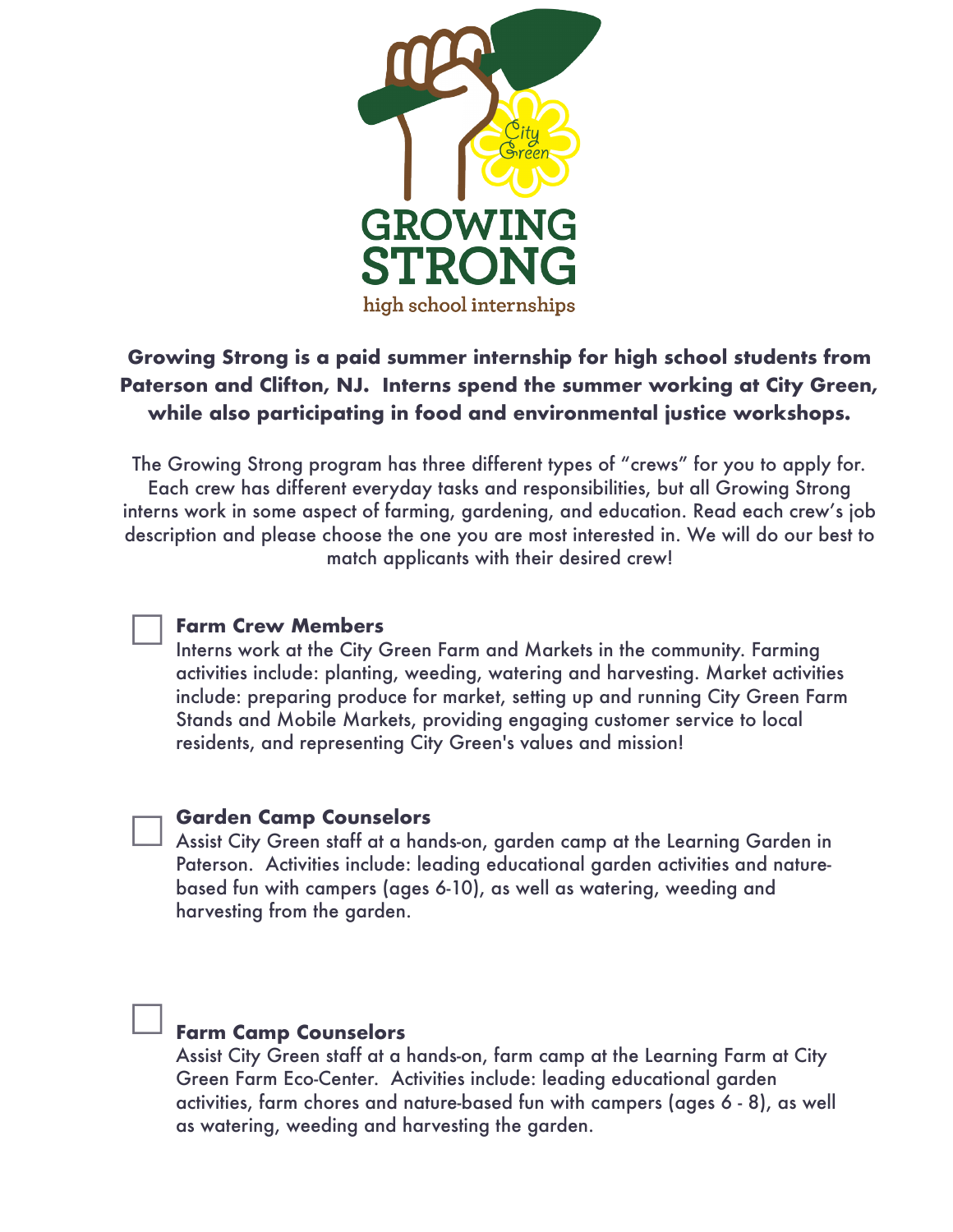## **APPLICANT INFORMATION**

| <b>Name</b>                                  |  |
|----------------------------------------------|--|
| <b>Current Age</b>                           |  |
| <b>Current Grade</b>                         |  |
| <b>Street Address</b><br>City/State/Zip Code |  |
| Home Phone                                   |  |
| <b>Email Address</b>                         |  |
| Date of Birth                                |  |
| <b>Social Security</b><br>Number             |  |

## **PARENT/GUARDIAN**

| <b>Name</b>          |  |
|----------------------|--|
| Relationship to you  |  |
| Home Phone           |  |
| <b>Work Phone</b>    |  |
| <b>Cell Phone</b>    |  |
| <b>Email Address</b> |  |

## **SCHOOL INFORMATION**

| <b>Current School</b>                                                                                             |  |
|-------------------------------------------------------------------------------------------------------------------|--|
| <b>School Phone Number</b>                                                                                        |  |
| Name of person writing your reference<br>letter and their relationship to you<br>(teacher, coach, minister, etc.) |  |
| This person is:                                                                                                   |  |
| What size t-shirt do you wear (men's)                                                                             |  |

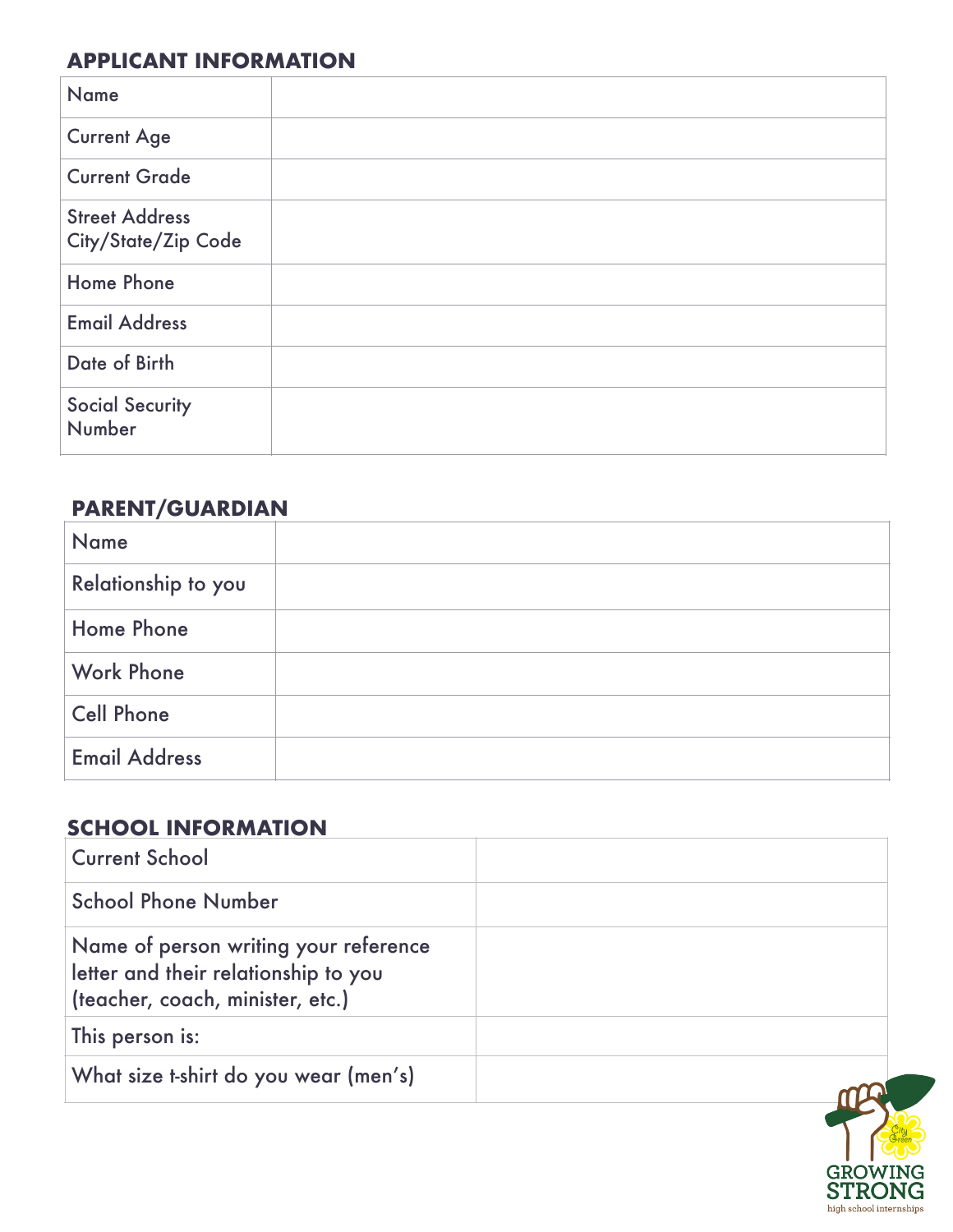Describe some of your interests and activities outside of school:

Why do you want to work as a Growing Strong Intern?:

Have you ever gardened or farmed before? If so tell us about your experience. If not, tell us why farming or gardening interests you:

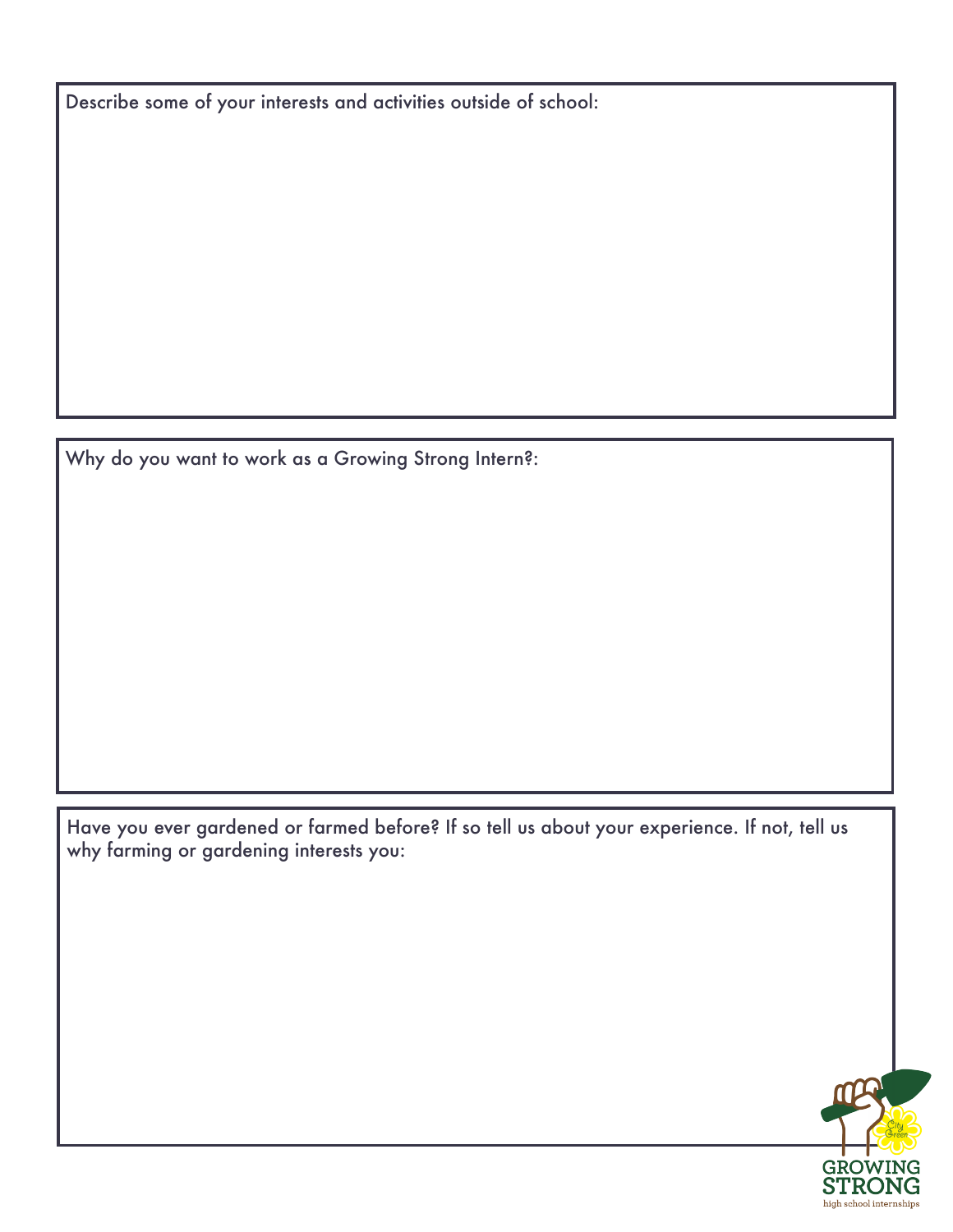Have you ever worked in a group or team (2 or more people) to accomplish something? Tell us about that experience:

Have you ever had a job before? Tell us about that experience:

What is one thing you could do to help the environment?:

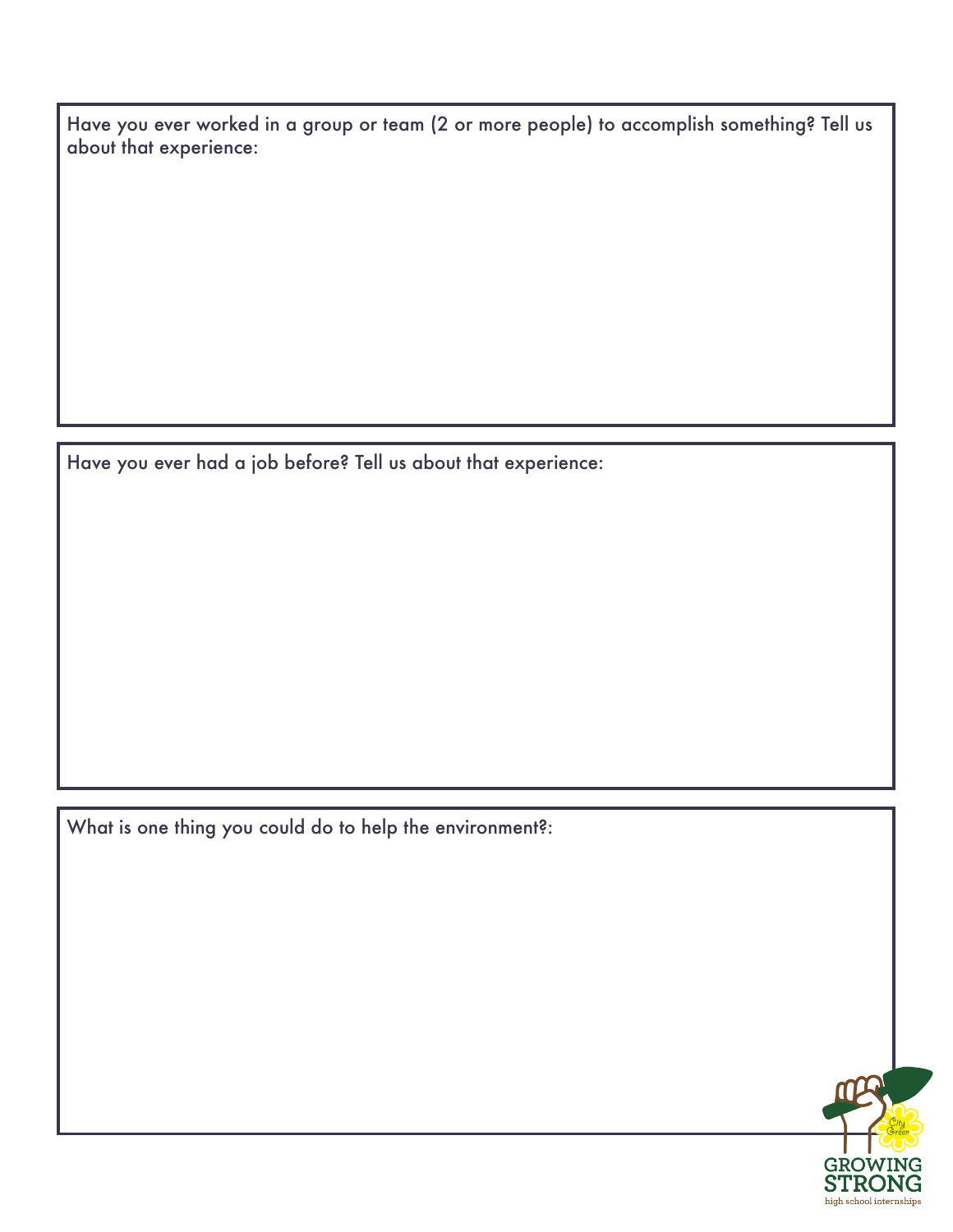

**Availability** 

You must be available to work the following schedules from **June 28th until August 19th from 8:30am - 2:30pm:** 

\*Each crew will have a schedule approximately in this time frame 3-4 days per week\*

**Farm Crew**  Monday, Tuesday, Friday

**Garden Crew**  Tuesday, Wednesday, Friday

#### **Farm Camp Crew**  Monday, Wednesday, Friday

Will you be able to work the dates and times for the crew you are applying for?

## Agreement and Signature

| Name (PRINT)                       |  |
|------------------------------------|--|
| <b>Signature and Date</b>          |  |
| Parent/Guardian Name (PRINT)       |  |
| Parent/Guardian Signature and Date |  |

We will contact you by **Thursday, May 26th** to let you know if you have been selected for an interview. We do not hire anyone who does not interview with us, we want to get to know you better, and help you understand what City Green is all about!

Interviews are held at the City Green Farm Eco-Center, 171 Grove Street, Clifton NJ 07013. We can provide transportation to and from Paterson if your parent/ guardian completes a permission slip.

☐I want to interview after school on Wed, June 1st

☐ I want to interview after school on Thurs, June 2nd